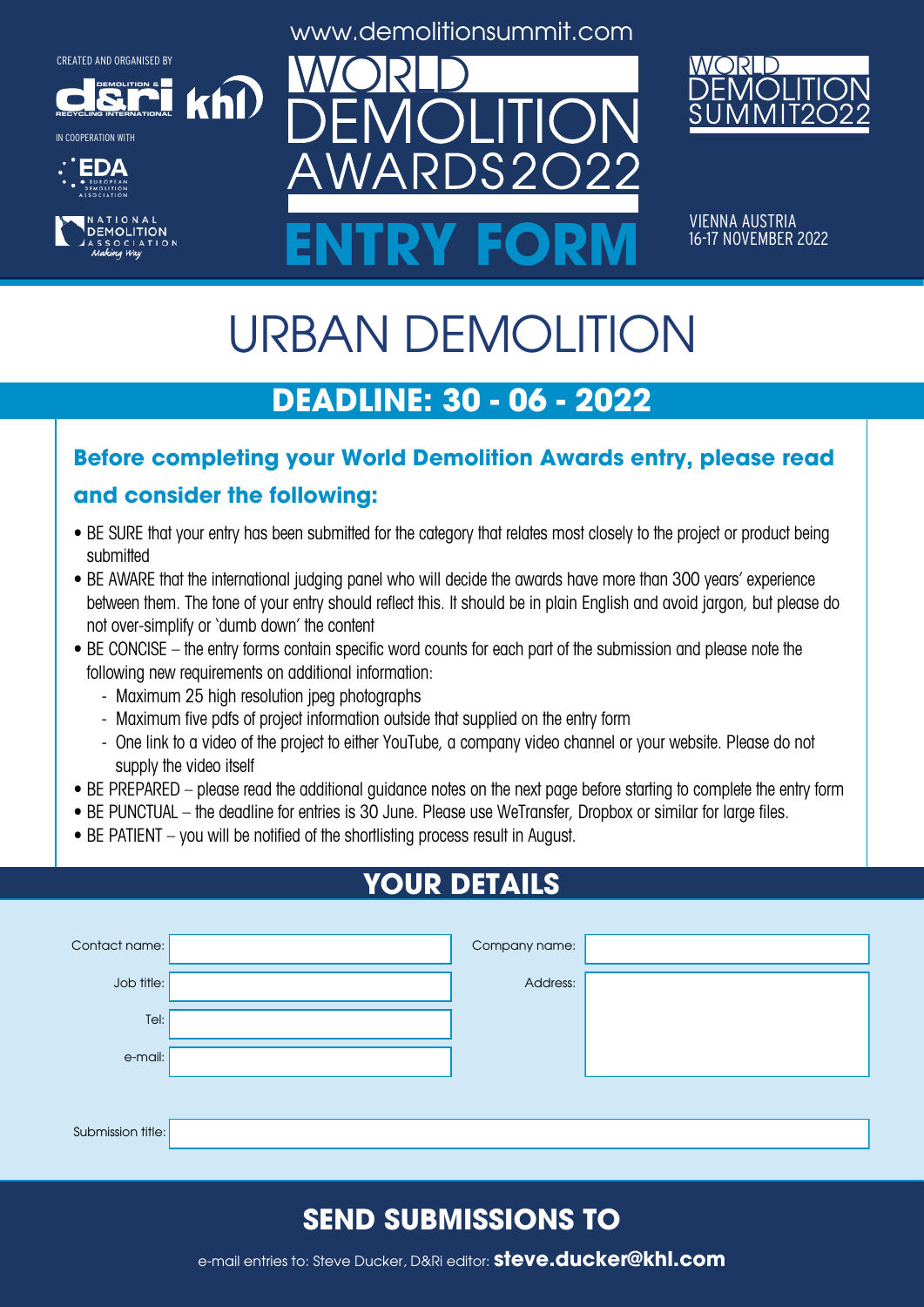**DEMOLITION &**

khl

**RECYCLING INTERNATIONAL** IN COOPERATION WITH





www.demolitionsummit.com

S'Z



VIENNA AUSTRIA<br>16-17 NOVEMBER 2022 ENTRY FORM **16-17 NOVEMBER 2022** 

#### URBAN DEMOLITION **DEADLINE: 30 - 06 - 2022**

#### **GUIDANCE NOTES**

- All entries must be on an official entry form (Word or PDF).
- The project must have started or ended between 1 July 2021 and 30 June 2022.
- Entries should be in English. If you wish to enter in a different language, please contact Steve Ducker.
- You can enter for more than one award. You can also enter more than once in the same category. However, specific projects can be entered for one category only.
- If you are sending in more than one entry, please use a separate form for each one.
- The awards statement should be 1,500 words maximum. It should be based on the award criteria. This will be sent to the judges for the shortlisting process.
- Supporting material can include your recycling and environmental strategy, demolition methodology statement, site waste management plans, photographs, video and media coverage. But it is not limited to these items. Please note the new requirements on supporting material, including

the maximum amounts that can be submitted, which are specified on the previous page.

- If using a client or other third party testimonial, please confirm that you have their permission.
- The executive summary should be an edited version of the project summary. Maximum 250 words. This will be published in D&Ri if your company is shortlisted.
- Bullet points should be a maximum 20 words each and limited to a maximum of five items. These will be published in the Shortlisted Companies Brochure if your company is shortlisted.
- Please supply your company logo and at least one high resolution jpeg photo.
- Send your entry and supporting material electronically to steve.ducker@khl.com
- If your entry is too large to e-mail (if it contains lots of photos it probably will be), please send by wetransfer, dropbox or similar.

#### **AWARD CRITERIA**

Tell the judges why your confined space or urban demolition contract should receive an award. It may have been unusually complex or demanding. It would have been delivered on time and budget, and completed safely. A client testimonial is expected, and control of noise, pollution and disturbance will be considered. Primary criteria against which entries will be assessed are: Professionalism/Expertise; Impact Minimisation; Neighbourhood Relations Management; Client Satisfaction. Depending on the number of entries this category may be split into two sections as in recent years. There is no charge for entering the World Demolition Awards and we look forward to hearing from you.

#### **WHAT YOU NEED TO SUBMIT**

- Project summary for judges
- • Awards statement for judges **(maximum 1,500 words)**
- • Executive summary for D&Ri magazine **(maximum 250 words)**
- **• Five** bullet points for possible inclusion in Shortlisted Companies brochure
- • Supporting material **(maximum 5 pdfs, see first page)**
- Company logo
- • High resolution jpeg photographs **(maximum 25, see first page)**
- **• Link to** video (optional)
- • Your company details (in space provided **on previous page**)

#### **SEND SUBMISSIONS TO**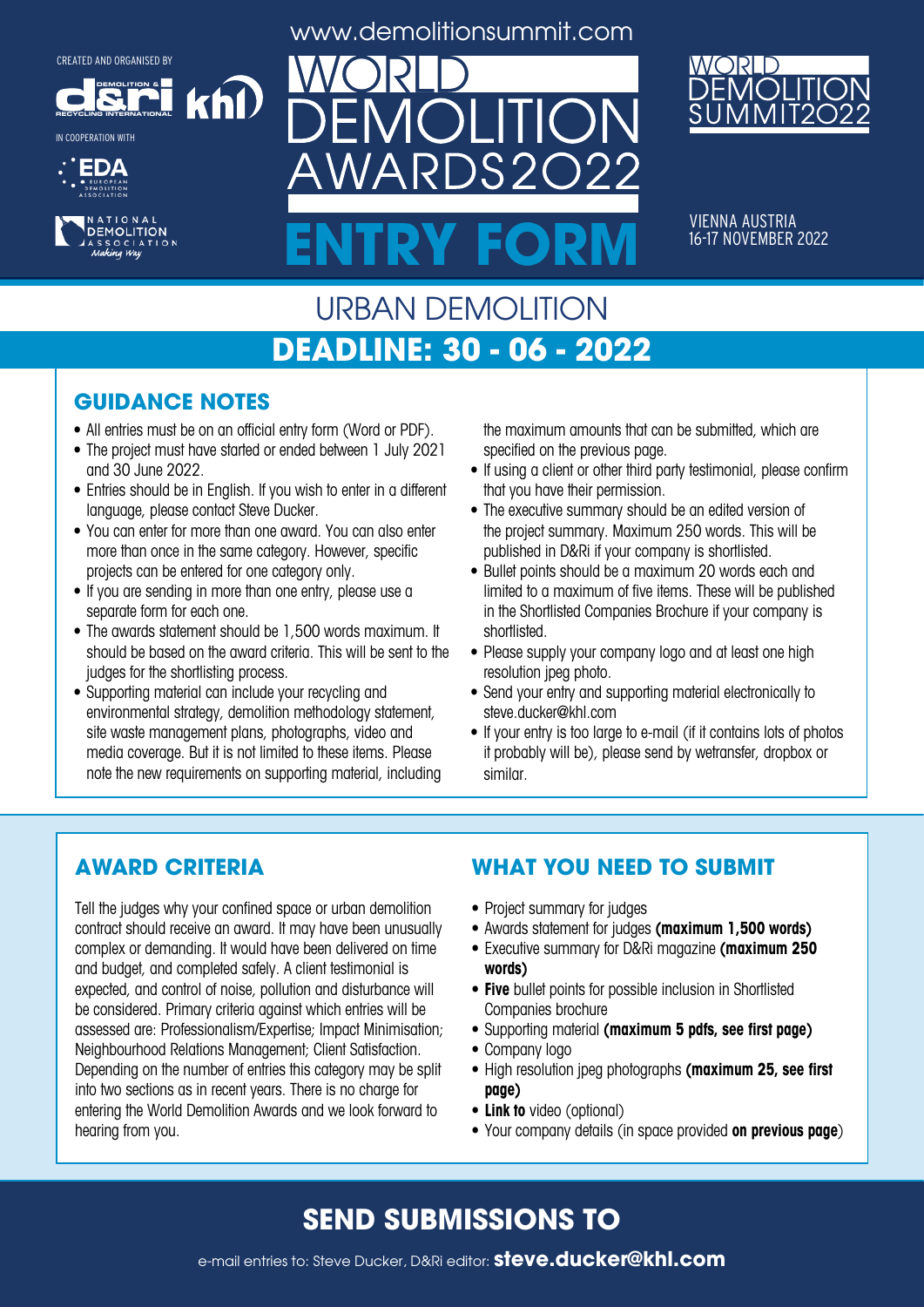**DEMOLITION &**

 $k$ h $\Omega$ 

**RECYCLING INTERNATIONAL**











VIENNA AUSTRIA<br>16-17 NOVEMBER 2022 ENTRY FORM **16-17 NOVEMBER 2022** 

## URBAN DEMOLITION **DEADLINE: 30 - 06 - 2022**

# **PROJECT SUMMARY**

The purpose of this summary is to provide the judges with a brief description of the project. This information is primarily for judging purposes, but may be used in editorial coverage of the project in Demolition & Recycling International. If you do not wish this information to be used in D&Ri, please check this box.

| Project name:                                                               |                 |
|-----------------------------------------------------------------------------|-----------------|
| Client:                                                                     |                 |
| Date commenced:                                                             | Date completed: |
| Contract value:                                                             |                 |
| Volume of site (m <sup>3</sup> /yd <sup>3</sup> )<br>or area $(m^2/yd^2)$ : |                 |
| Equipment deployed:                                                         |                 |
|                                                                             |                 |
| Key challenges:                                                             |                 |
|                                                                             |                 |
| Maximum workforce at peak:                                                  |                 |
| Number of shifts at peak:                                                   |                 |
| Health & safety incidents                                                   |                 |
| (number & nature):                                                          |                 |
|                                                                             |                 |
| Volume of waste &<br>percentage recycled:                                   |                 |
|                                                                             |                 |
|                                                                             |                 |

#### **SEND SUBMISSIONS TO**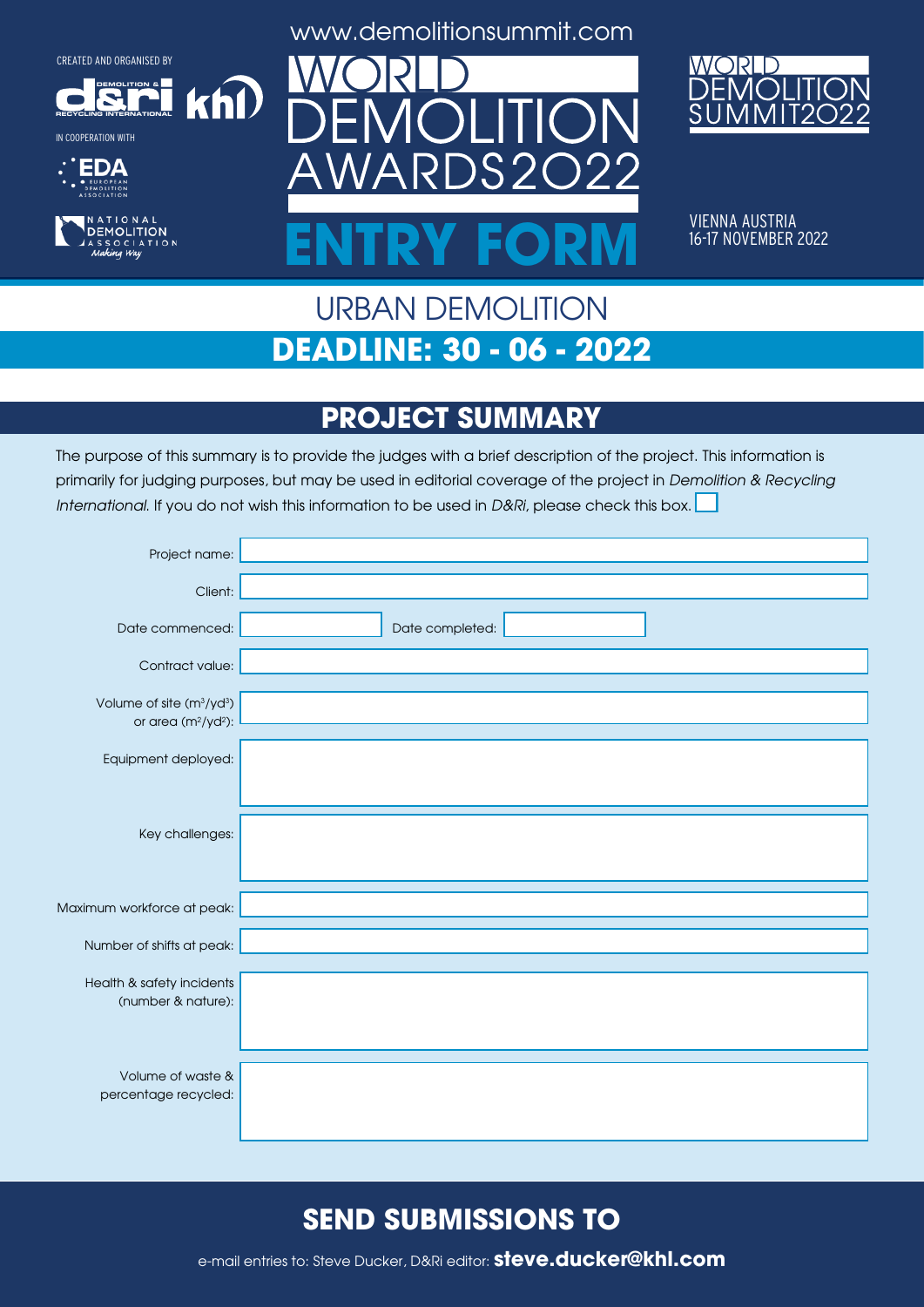**DEMOLITION &**

 $k$ h $\Omega$ 

**RECYCLING INTERNATIONAL**

IN COOPERATION WITH





www.demolitionsummit.com



VIENNA AUSTRIA<br>16-17 NOVEMBER 2022 ENTRY FORM **16-17 NOVEMBER 2022** 

## URBAN DEMOLITION **DEADLINE: 30 - 06 - 2022**

## **AWARDS STATEMENT**

**THIS MUST BE COMPLETED** for the entry to be put forward to the judging panel

**NO MORE THAN 1,500 WORDS**

#### **SEND SUBMISSIONS TO**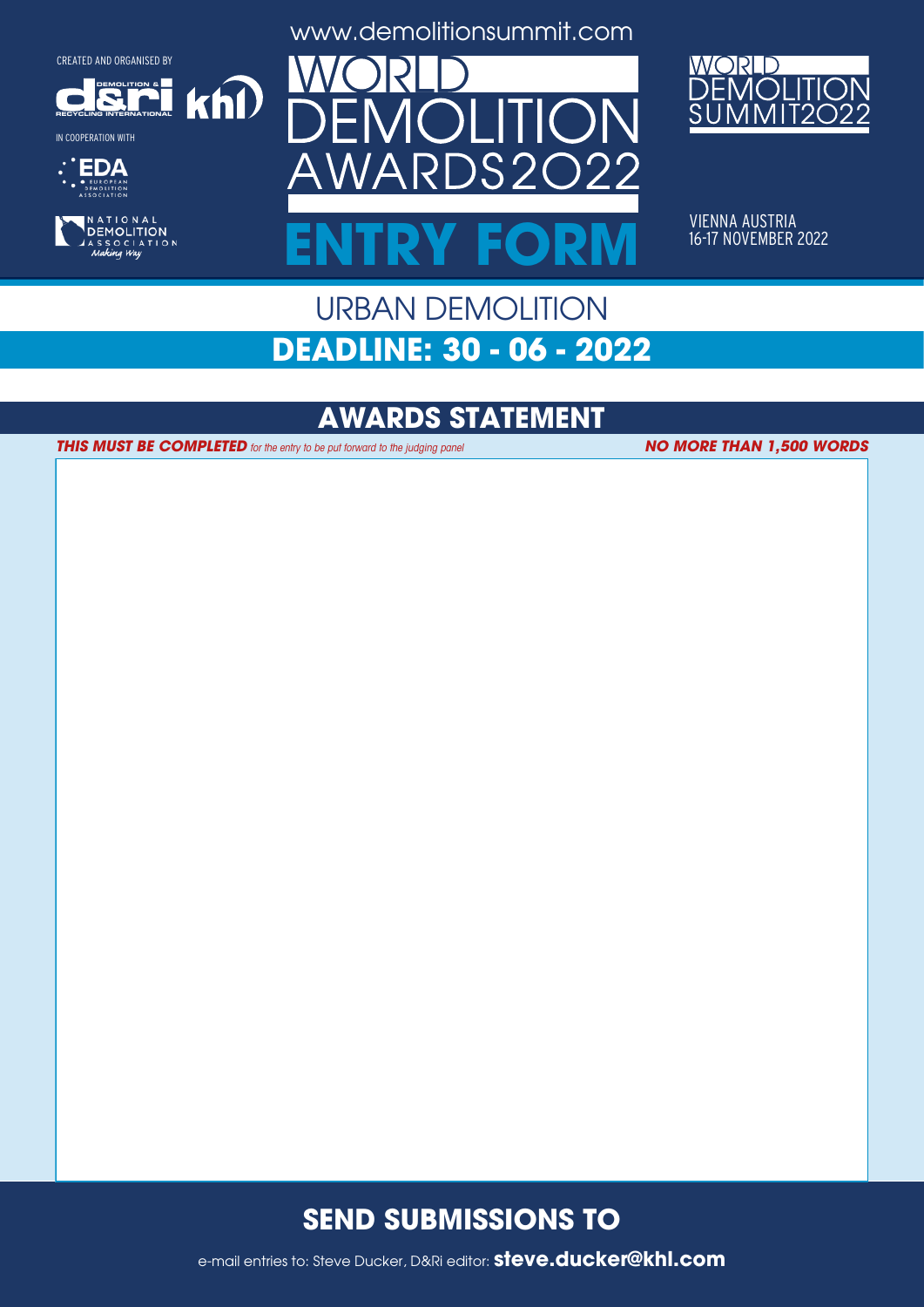**DEMOLITION &**

 $k$ h $\Omega$ 

**RECYCLING INTERNATIONAL**

IN COOPERATION WITH





www.demolitionsummit.com



VIENNA AUSTRIA<br>16-17 NOVEMBER 2022 ENTRY FORM **16-17 NOVEMBER 2022** 

## URBAN DEMOLITION **DEADLINE: 30 - 06 - 2022**

#### **AWARDS STATEMENT** CONTINUED

**THIS MUST BE COMPLETED** for the entry to be put forward to the judging panel **NO MORE THAN 1,500 WORDS** 

#### **SEND SUBMISSIONS TO**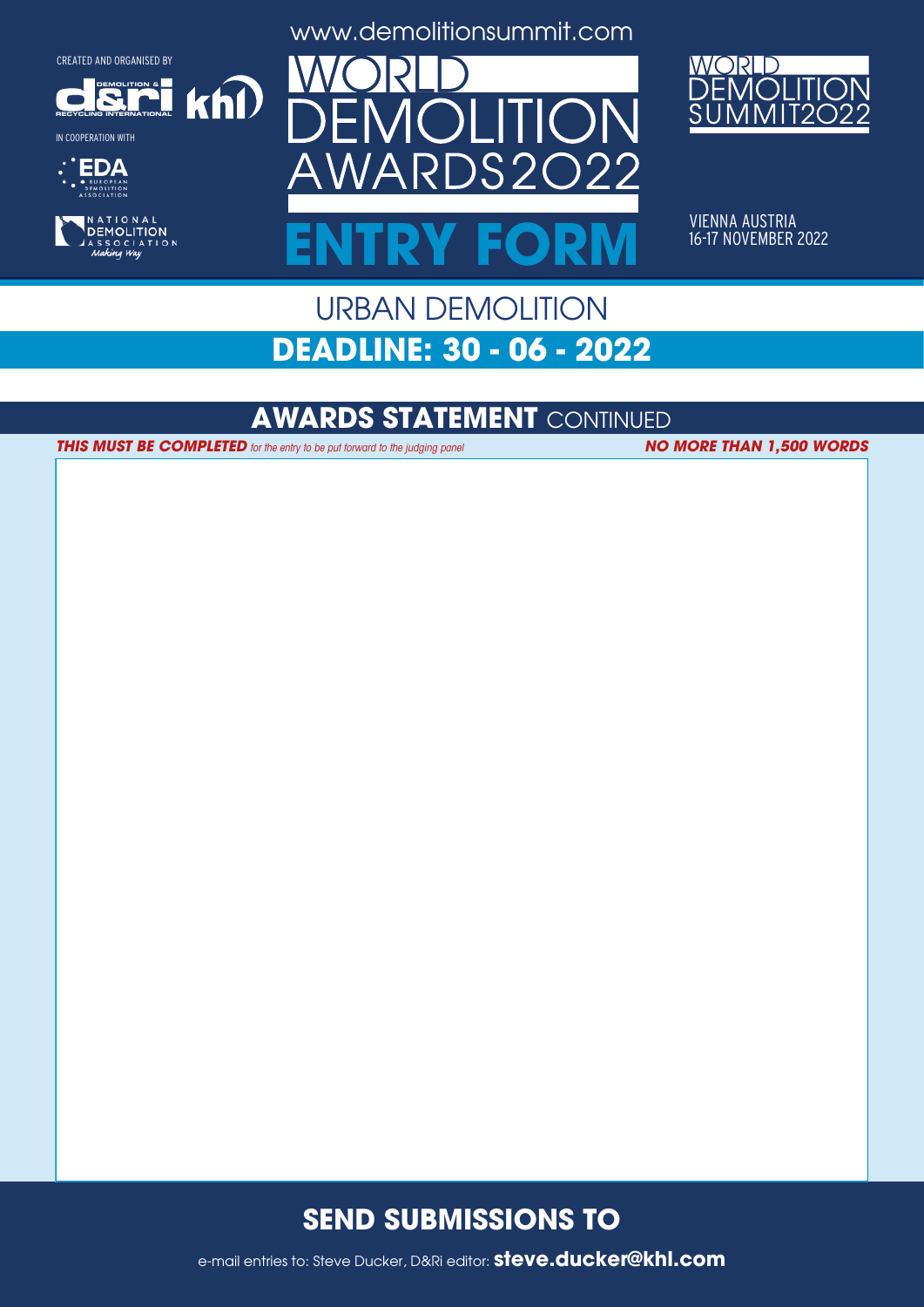**DEMOLITION &**

 $k$ h $\Omega$ 

**RECYCLING INTERNATIONAL**











VIENNA AUSTRIA<br>16-17 NOVEMBER 2022 ENTRY FORM **16-17 NOVEMBER 2022** 

## URBAN DEMOLITION **DEADLINE: 30 - 06 - 2022**

# **EXECUTIVE SUMMARY**

**THIS MUST BE COMPLETED** for the entry (if shortlisted) to appear in Demolition & Recycling International **NO MORE THAN 250 WORDS** 

#### **SEND SUBMISSIONS TO**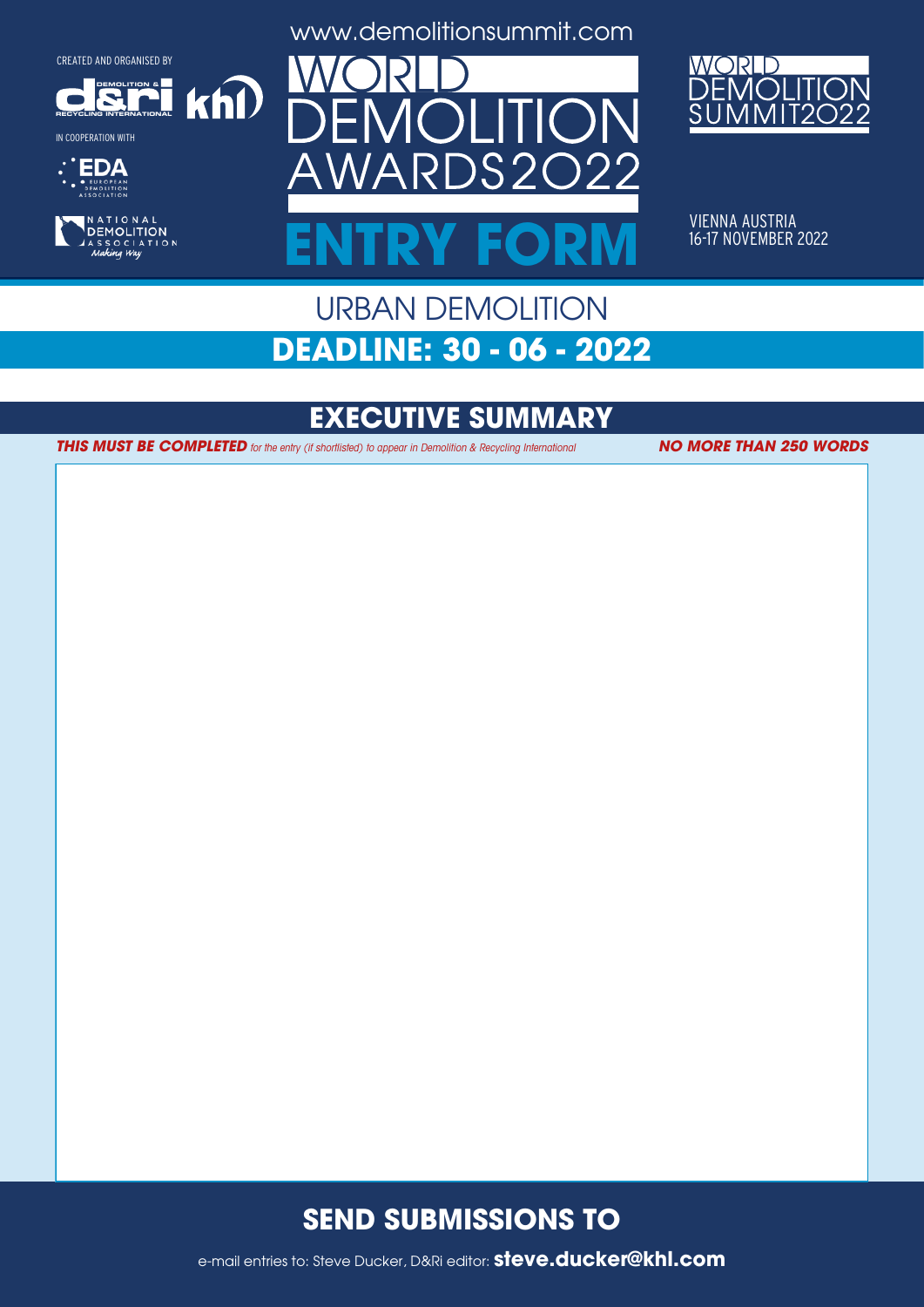**DEMOLITION &**

 $k$ h $\Omega$ 



IN COOPERATION WITH





www.demolitionsummit.com



VIENNA AUSTRIA<br>16-17 NOVEMBER 2022 ENTRY FORM **16-17 NOVEMBER 2022** 

#### URBAN DEMOLITION **DEADLINE: 30 - 06 - 2022**

# **KEY POINTS OF AWARDS ENTRY**

**PLEASE ALSO SUPPLY FIVE BULLET POINTS OUTLINING KEY FEATURES OF THE PROJECT** maximum 20 words per bullet point

#### **SEND SUBMISSIONS TO**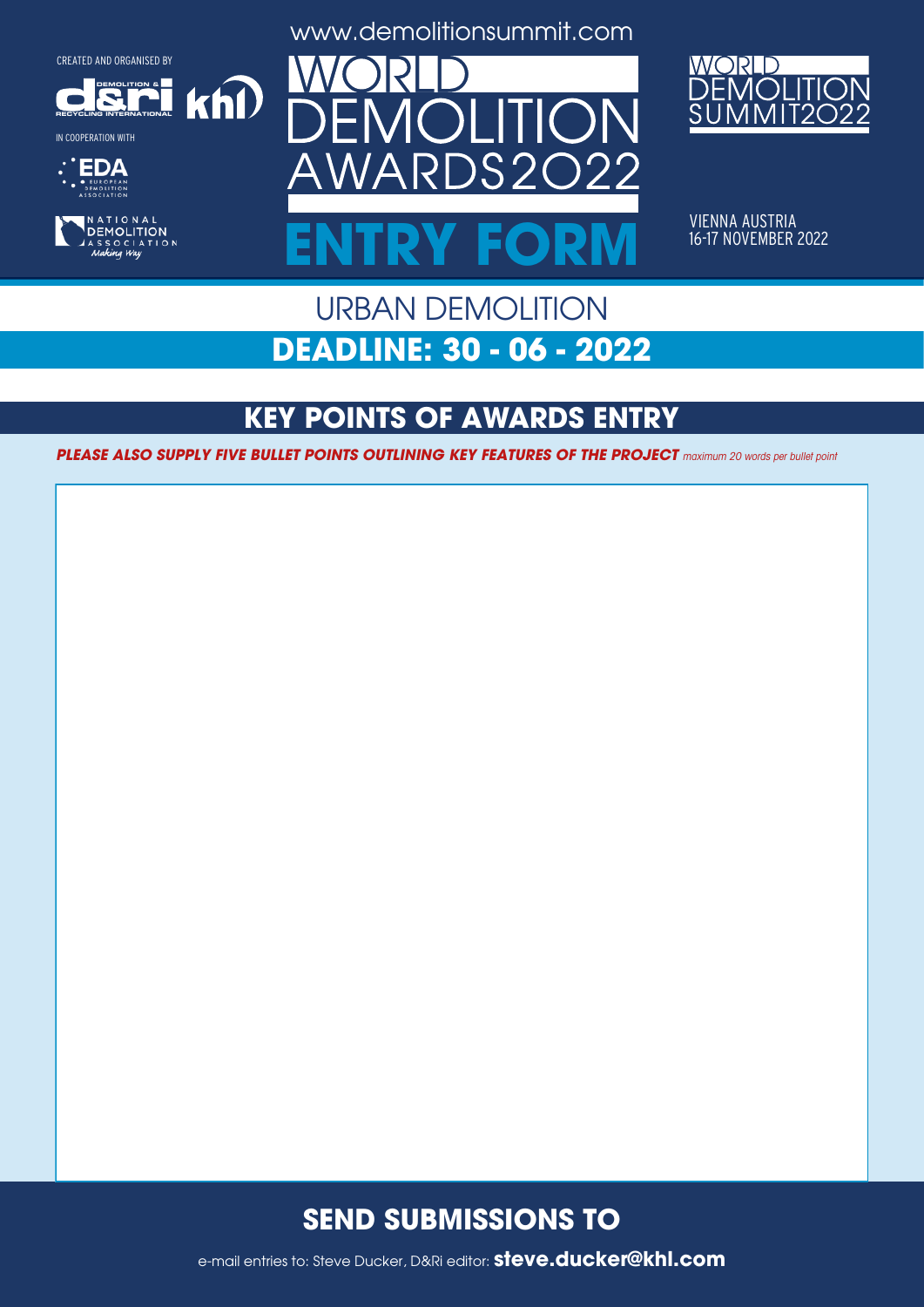**DEMOLITION &**

 $k$ n $\Omega$ 













VIENNA AUSTRIA<br>16-17 NOVEMBER 2022 ENTRY FORM **16-17 NOVEMBER 2022** 

#### URBAN DEMOLITION **DEADLINE: 30 - 06 - 2022**

# **LIST OF ANY SUPPORTING MATERIAL**

**PLEASE NOTE THE NEW ENTRY REQUIREMENTS FOR SUPPORTING INFORMATION, AS SPECIFIED ON THE FIRST PAGE**

#### **SEND SUBMISSIONS TO**